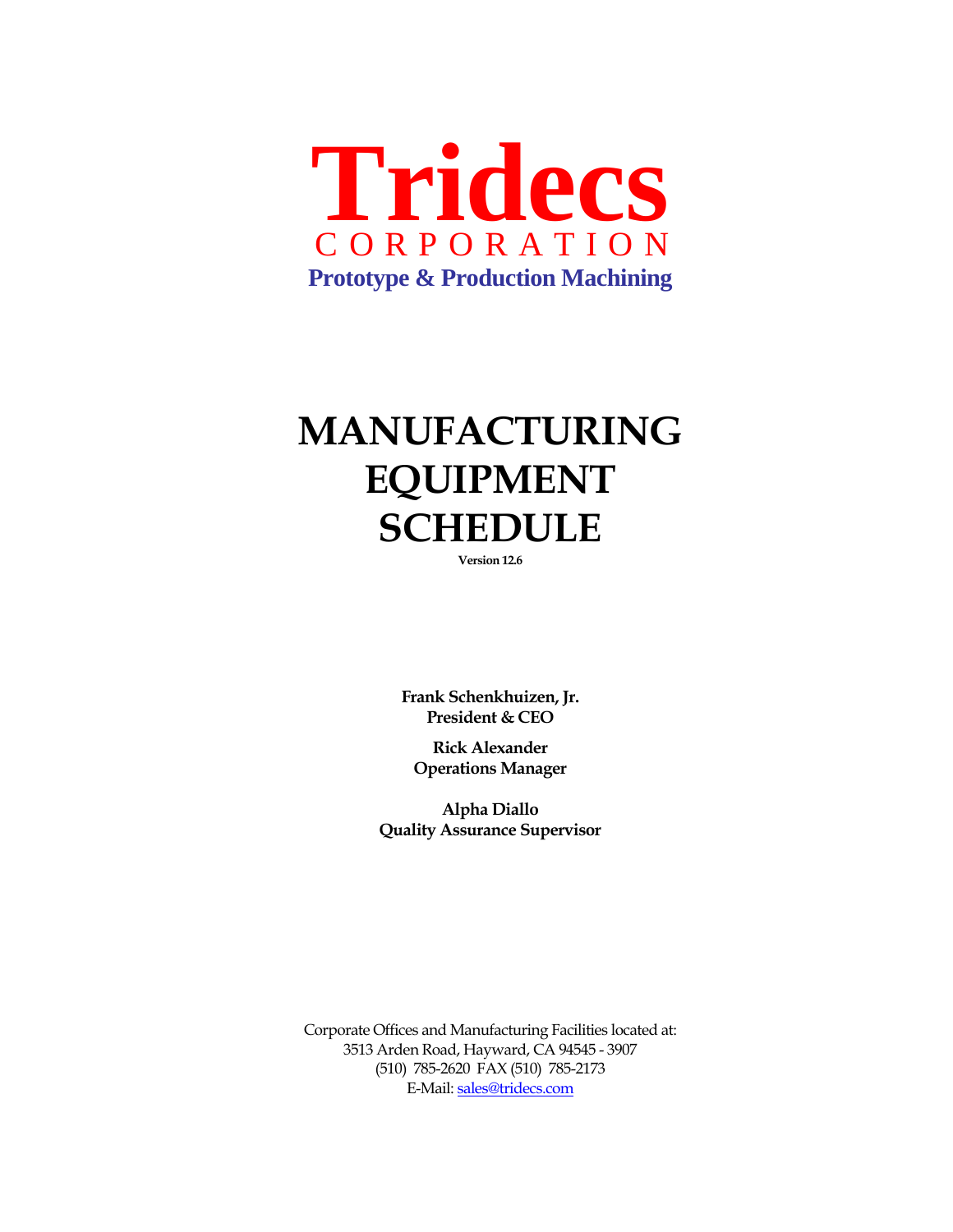### **TABLE OF CONTENTS**

|                      |  |                        |  |                                                                                                                                                                                                                                                                                  |                                                                                                                                                                                                                                                                                                                                                                                                                                                                                                                                                                                                                                                      | <b>PAGE</b>                                                                                                                                                        |
|----------------------|--|------------------------|--|----------------------------------------------------------------------------------------------------------------------------------------------------------------------------------------------------------------------------------------------------------------------------------|------------------------------------------------------------------------------------------------------------------------------------------------------------------------------------------------------------------------------------------------------------------------------------------------------------------------------------------------------------------------------------------------------------------------------------------------------------------------------------------------------------------------------------------------------------------------------------------------------------------------------------------------------|--------------------------------------------------------------------------------------------------------------------------------------------------------------------|
|                      |  |                        |  |                                                                                                                                                                                                                                                                                  |                                                                                                                                                                                                                                                                                                                                                                                                                                                                                                                                                                                                                                                      | $\overline{2}$                                                                                                                                                     |
|                      |  |                        |  |                                                                                                                                                                                                                                                                                  |                                                                                                                                                                                                                                                                                                                                                                                                                                                                                                                                                                                                                                                      | 4                                                                                                                                                                  |
|                      |  |                        |  |                                                                                                                                                                                                                                                                                  |                                                                                                                                                                                                                                                                                                                                                                                                                                                                                                                                                                                                                                                      | 5                                                                                                                                                                  |
| $\ddot{\phantom{0}}$ |  |                        |  |                                                                                                                                                                                                                                                                                  |                                                                                                                                                                                                                                                                                                                                                                                                                                                                                                                                                                                                                                                      | 6                                                                                                                                                                  |
|                      |  |                        |  |                                                                                                                                                                                                                                                                                  |                                                                                                                                                                                                                                                                                                                                                                                                                                                                                                                                                                                                                                                      | 7                                                                                                                                                                  |
|                      |  |                        |  |                                                                                                                                                                                                                                                                                  |                                                                                                                                                                                                                                                                                                                                                                                                                                                                                                                                                                                                                                                      | 8                                                                                                                                                                  |
|                      |  |                        |  |                                                                                                                                                                                                                                                                                  |                                                                                                                                                                                                                                                                                                                                                                                                                                                                                                                                                                                                                                                      | 9                                                                                                                                                                  |
|                      |  |                        |  |                                                                                                                                                                                                                                                                                  |                                                                                                                                                                                                                                                                                                                                                                                                                                                                                                                                                                                                                                                      | 9                                                                                                                                                                  |
|                      |  |                        |  |                                                                                                                                                                                                                                                                                  |                                                                                                                                                                                                                                                                                                                                                                                                                                                                                                                                                                                                                                                      | 9                                                                                                                                                                  |
|                      |  |                        |  |                                                                                                                                                                                                                                                                                  |                                                                                                                                                                                                                                                                                                                                                                                                                                                                                                                                                                                                                                                      | 10                                                                                                                                                                 |
|                      |  |                        |  |                                                                                                                                                                                                                                                                                  |                                                                                                                                                                                                                                                                                                                                                                                                                                                                                                                                                                                                                                                      | 11                                                                                                                                                                 |
|                      |  | $CNC$ Milling $\ldots$ |  | and the contract of the contract of<br>$\mathcal{L}^{\mathcal{A}}$ . The contribution of the contribution of the contribution of the contribution of the contribution of the contribution of the contribution of the contribution of the contribution of the contribution of the | and the contract of the contract of the contract of<br>$\mathcal{L}^{\mathcal{A}}$ . The contribution of the contribution of the contribution of the contribution of the contribution of the contribution of the contribution of the contribution of the contribution of the contribution of the<br>Inspection Equipment and the contract of the contract of the contract of the contract of the contract of the contract of the contract of the contract of the contract of the contract of the contract of the contract of the c<br>$\mathcal{L}^{\mathcal{A}}$ and $\mathcal{A}^{\mathcal{A}}$ are the set of the set of the set of $\mathcal{A}$ | the contract of the contract of the contract of the contract of the contract of<br>Sheet Metal Equipment (Sheet Metal Equipment)<br>Welding and Brazing Equipment. |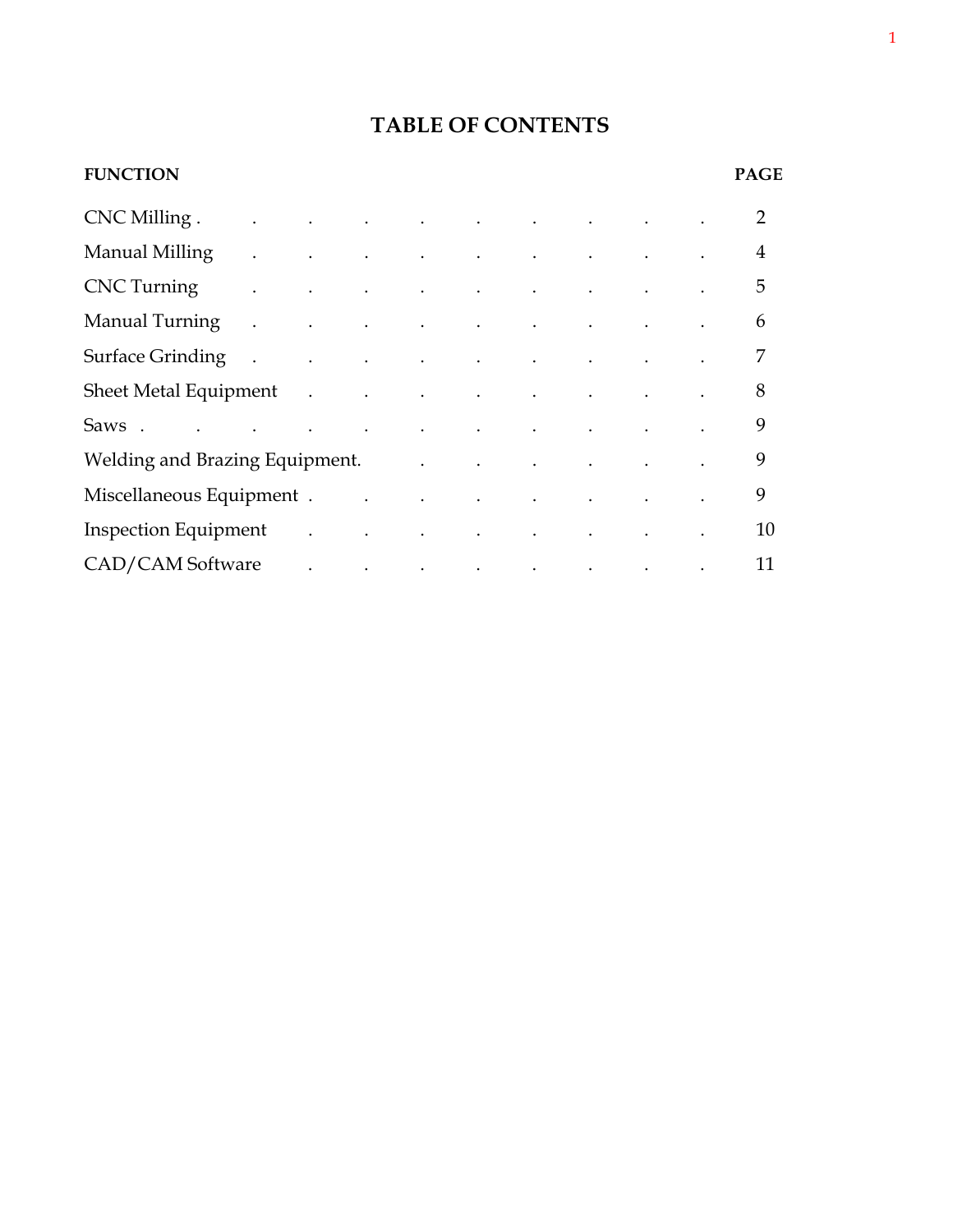#### **CNC MILLING**

#### **x y z**

| lea. | Fadal VMC-4020HT;     |  |  |
|------|-----------------------|--|--|
|      | 10,000 R.P.M. Spindle |  |  |

1ea. Fadal VMC-6030HT; 60"x30"x30" travel 10,000 R.P.M. Spindle

1ea. Fadal VMC-15/15XT; 30"x16"x20" travel 7,500 R.P.M. Spindle

 $40''$ x20" x20" travel

# **Iepe**

| lea. | Kitamura Mycenter-1;<br>10,000 R.P.M. Spindle  | $18''$ x $12''$ x $16''$ travel |
|------|------------------------------------------------|---------------------------------|
| lea. | Kitamura Mycenter-3x;<br>10,000 R.P.M. Spindle | $30''$ x $18''$ x $18''$ travel |



| HURCO VMX 24<br>3еа.  | $24''$ x20"x24" travel  |
|-----------------------|-------------------------|
| 10,000 R.P.M. Spindle |                         |
| <b>HURCO VMX 42</b>   | $42''x24''x24''$ travel |
| 10,000 R.P.M. Spindle |                         |
| <b>HURCO VM1</b>      | $26''x16''x20''$ travel |
| 10,000 R.P.M. Spindle |                         |
|                       |                         |





3 ea. YCM XV-1020A 40"x20"x21" travel 10,000 R.P.M. Spindle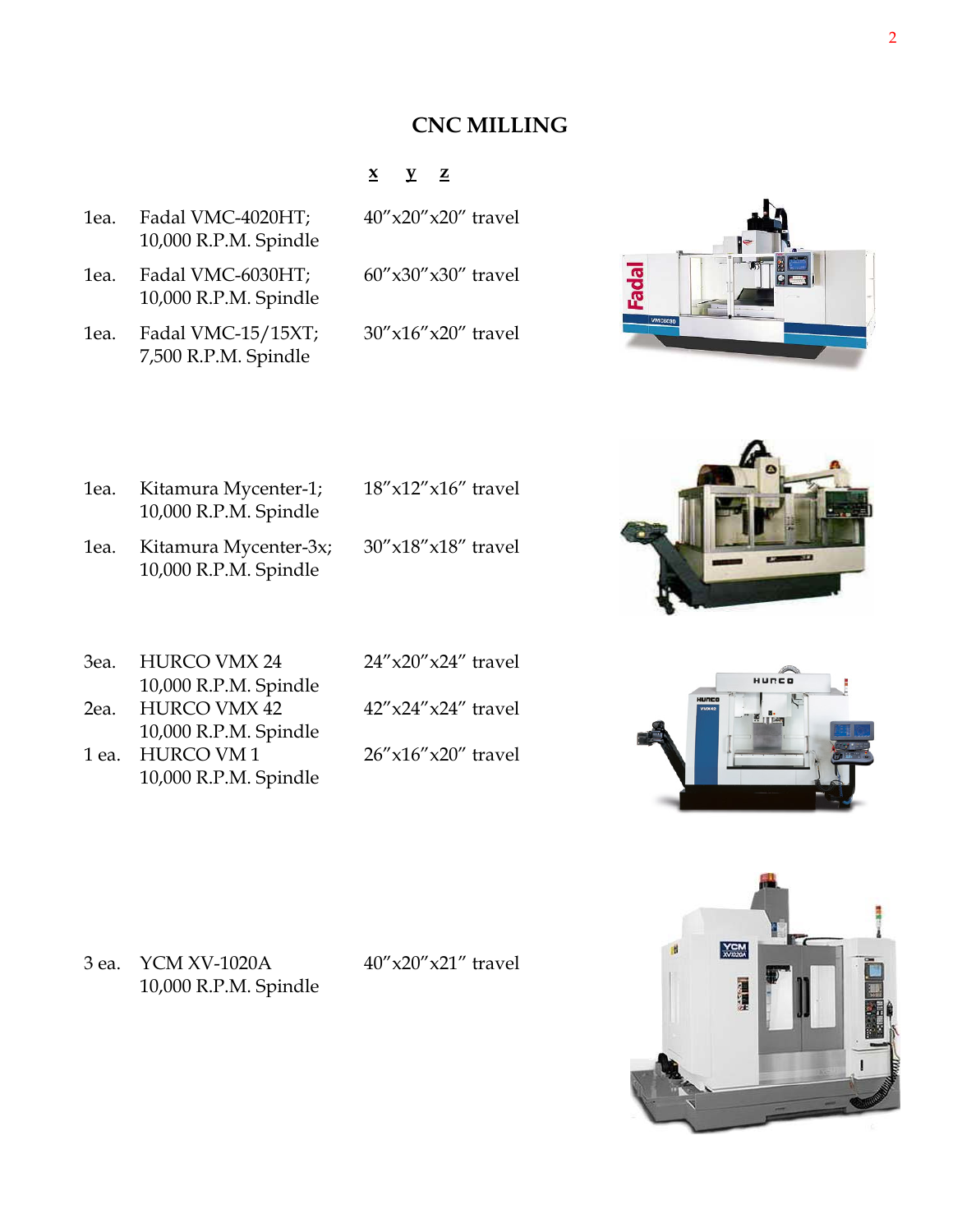1ea. Hyundai-Kia HS400i 24"x22"x26" travel Horizontal Machining Center 12,000 R.P.M. Spindle



2ea. Makino a51nx 22" x 25.2" x 25.2" travel Horizontal Machining Center 14,000 R.P.M. Spindle



#### **SUPPORT EQUIPMENT:**

- 4ea. Mastercam Work Stations
- 1ea. Yuasa 8" Indexer
- 1ea. Yuasa 12" Indexer
- 2ea. Fadal VH65, 8" Rotary Table, 4th Axis
- 1ea. Kitagawa TecNara 4th Axis

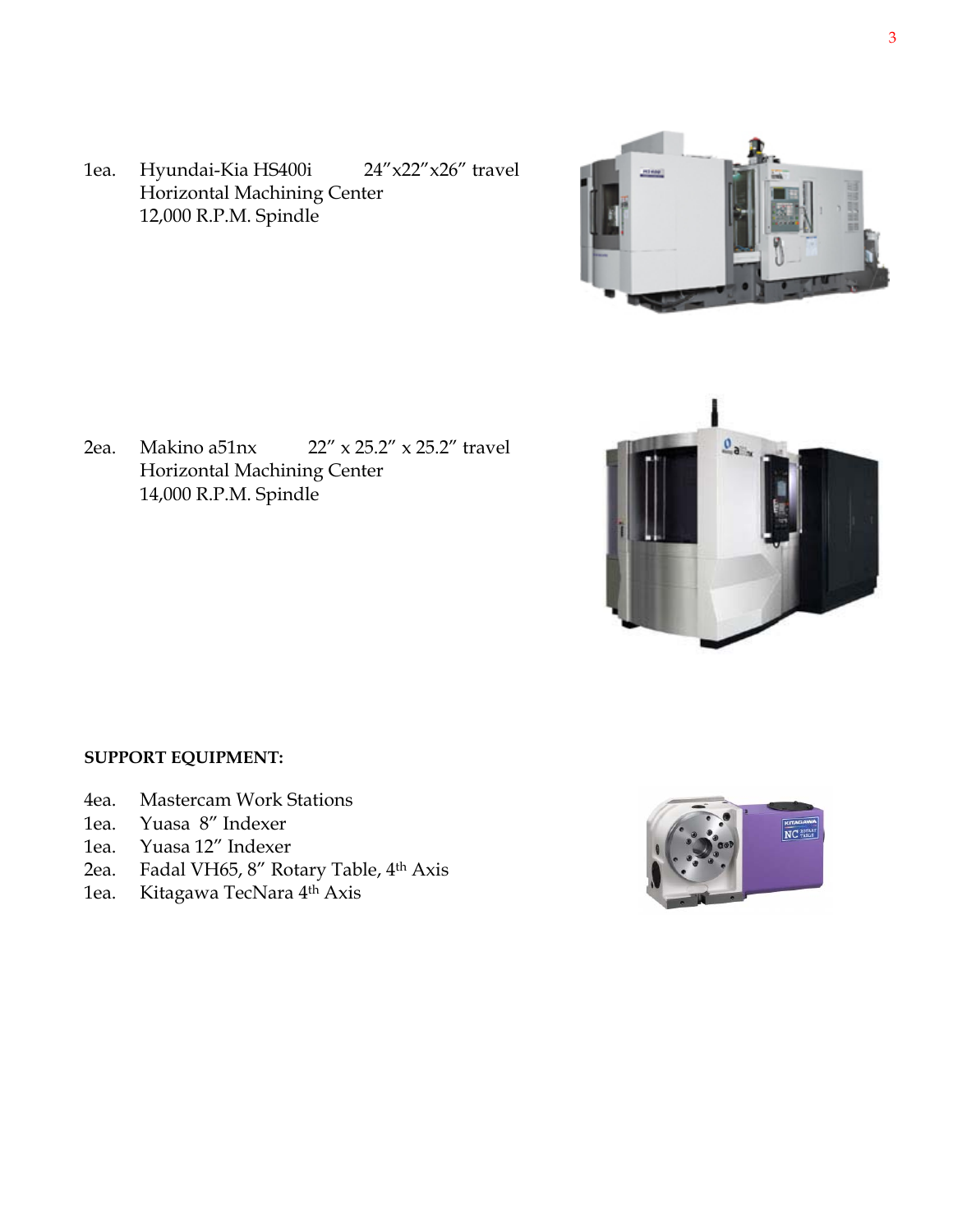#### **MANUAL MILLING**

| lea. | Bridgeport Mill; |
|------|------------------|
| lea. | Alliant Mill;    |
| 1ea. | Sharp Mill;      |
| 1ea. | Alliant Mill;    |
|      |                  |

 $9''x42''$  table, with Power Feed & DRO  $9''x42''$  table, with Power Feed & DRO  $9''x42''$  table, with Power Feed & DRO  $9''x48''$  table, with Power Feed & DRO Equipped with Proto Trak SMX

**(ALL MILLS INDIVIDUALLY TOOLED WITH VICE, COLLETS, DRILL CHUCKS AND CLAMP SETS)**

#### **SUPPORT EQUIPMENT:**

- 1ea. 12" horizontal rotary table.
- 1ea. 10" horizontal rotary table.
- 1ea. 6" horizontal rotary table.
- 1ea. 10" horizontal/vertical rotary table.
- 1ea. 8" index table.
- 1ea. 6-1/2" index table.
- 1ea. 4" dividing head.
- 1ea. Volstro rotary milling head.
- 1ea. Horizontal milling attachment.
- 1ea. 8" Bridgeport riser.
- 2ea. Large right angle heads.
- 1ea. Small right angle head.
- 2ea. 3" Bridgeport boring heads.
- 2ea. 2" Criterion boring heads.
- 1ea. 1-1/2" Criterion boring head.
- 1ea. 3" Criterion boring/facing head.

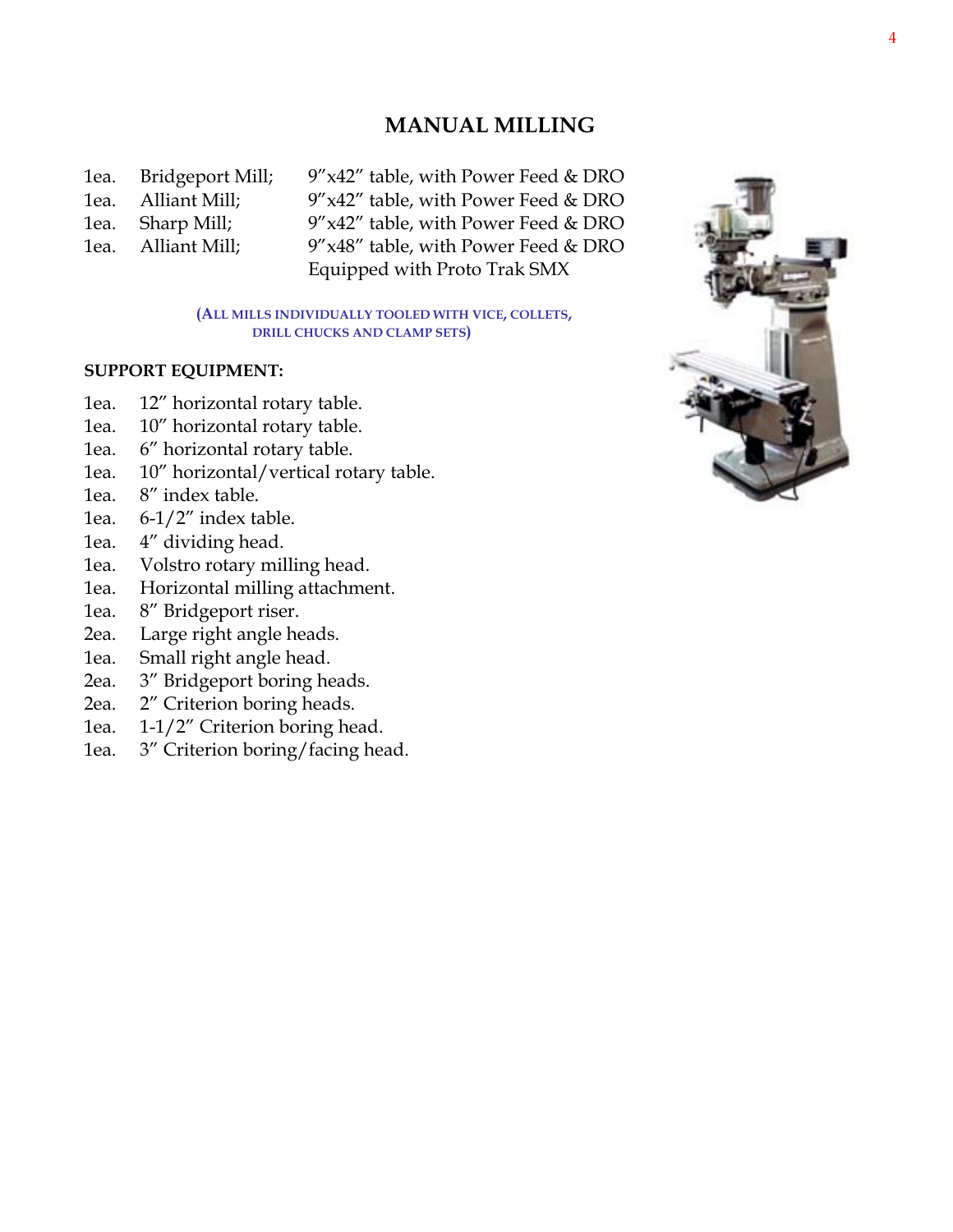#### **CNC TURNING**

1ea. Daewoo 10HC; 3.07" dia. Bar Capacity, 15" work length, 5000 R.P.M spindle, 10" chuck, 19.7" swing Positioning Accuracy: X Axis .00002 Z Axis .0001"

- 2ea. Miyano JNC-45; 1-3/4"dia. Bar capacity, 18.5" work length, 4000 R.P.M. spindle, 8" chuck, 18.5" swing. Positioning Accuracy: X Axis .00005" Z Axis .0001"
- 1 ea. Hyundai-Kia 21LM 2.56" Bar capacity, 20.9" work length, 4000 R.P.M. spindle, 8" chuck, 21.7" swing. Positioning Accuracy: X Axis .00005" Z Axis .0001" C Axis (Live Tooling)
- 1ea. Miyano BNC-34C; 1-1/4"dia. Bar capacity, 9" work length, 5000 R.P.M. spindle, 6" chuck with 3"max turning dia. Positioning Accuracy: X Axis .00005" Z Axis .0001"
- 1ea. Miyano BNC-34T; 1-1/4"dia. Bar Capacity, 9" work length, 5000 R.P.M. spindle, 6" chuck with 3" turning dia. Positioning Accuracy: X Axis .00005" Z Axis .0001"





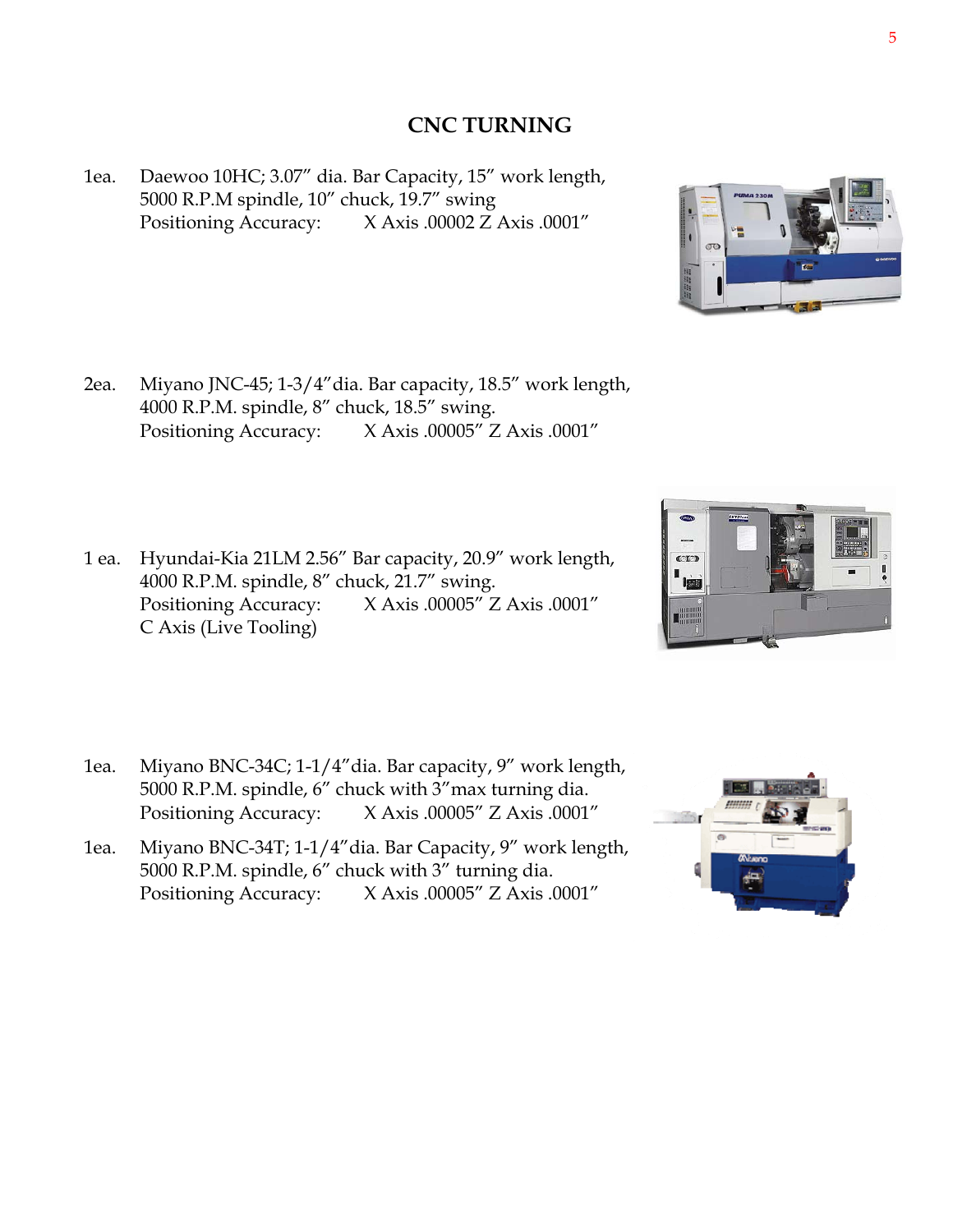#### **MANUAL TURNING**

- 1ea. Hardinge tool room lathe.
- 1ea. Colchester 15" gap lathe with taper attachment, 48" bet.center
- 1ea. Moriseiki 19" lathe, 34" between centers

 **(All lathes equipped with steady rests, 3-jaw chucks, 4-jaw chucks, 5c collet attachments, travel dials and face plates.)** 

#### **SUPPORT EQUIPMENT:**

1ea. Dumore tool post grinder.

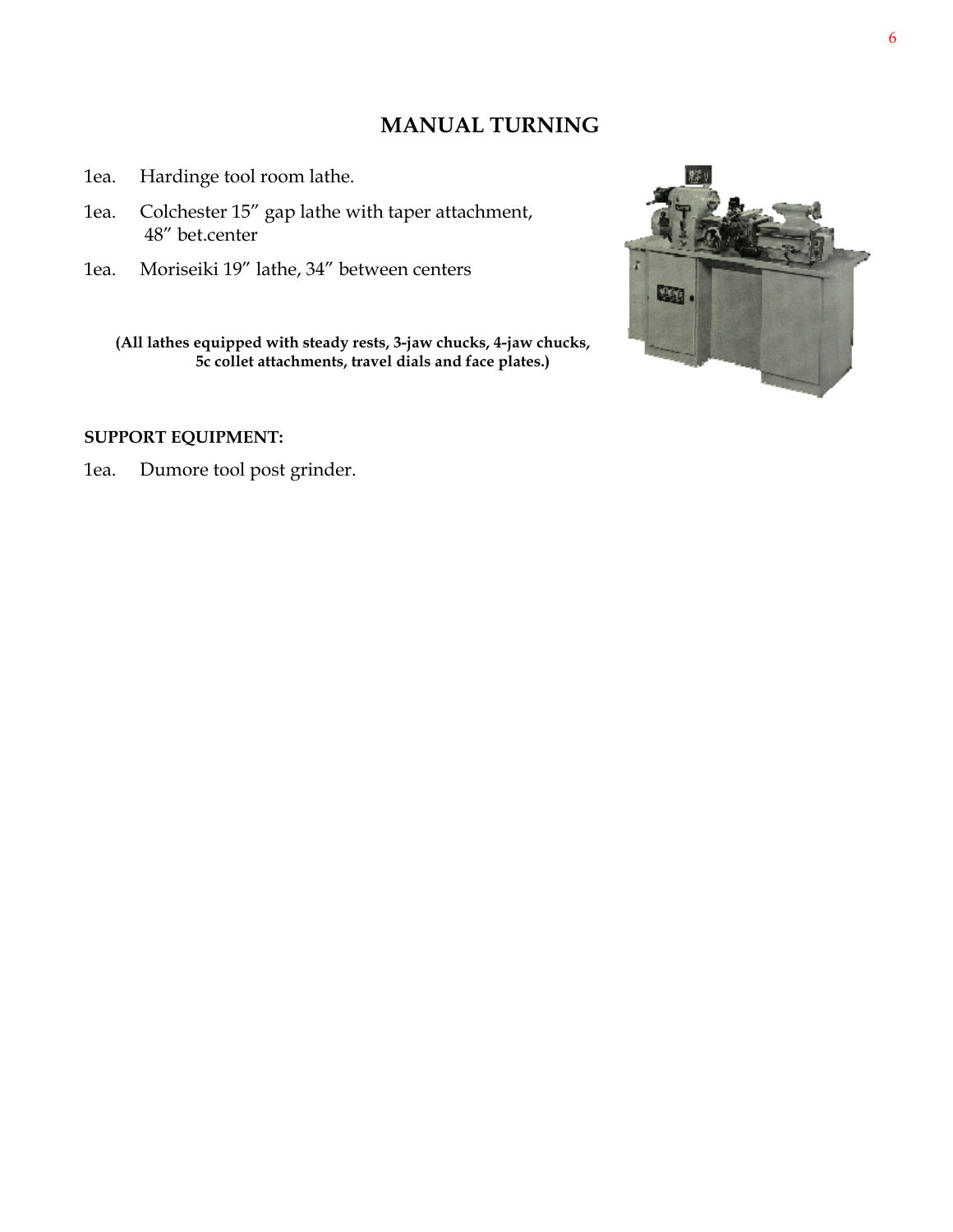#### **GRINDING EQUIPMENT**

- 1ea. Boyar Schultz 6-12 hand feed.
- 1ea. Boyar Schultz 2A-618 hydraulic W/water cooling and .0001"down feed
- 3ea. Pedestal grinders.

#### **SUPPORT EQUIPMENT:**

- 2ea. Index/spinning fixtures.
- 1ea. Sine table.
- 2ea. Precision grinding vices.
- 1ea. Cutter grinder.
- 1ea. Radii/angle dresser.

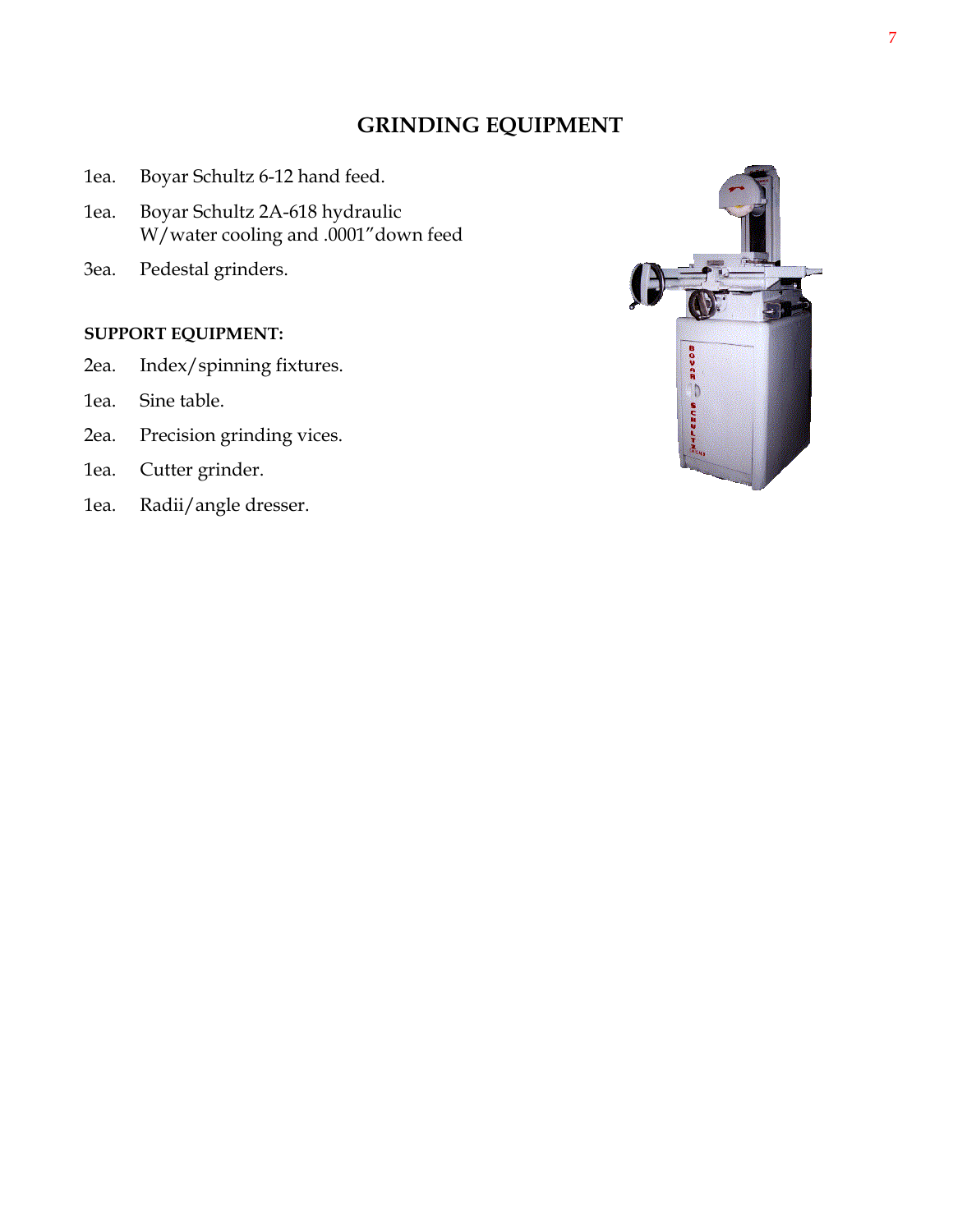#### **SHEET METAL EQUIPMENT**

- 1ea. Wysong Hydraulic Squaring Shear, H52; 4' of 16
- 1ea. Di-Acro notcher, 16 Ga. Capacity.
- 1ea. Di-Acro brake, 16 Ga. Capacity.
- 1ea. Di-Acro punch.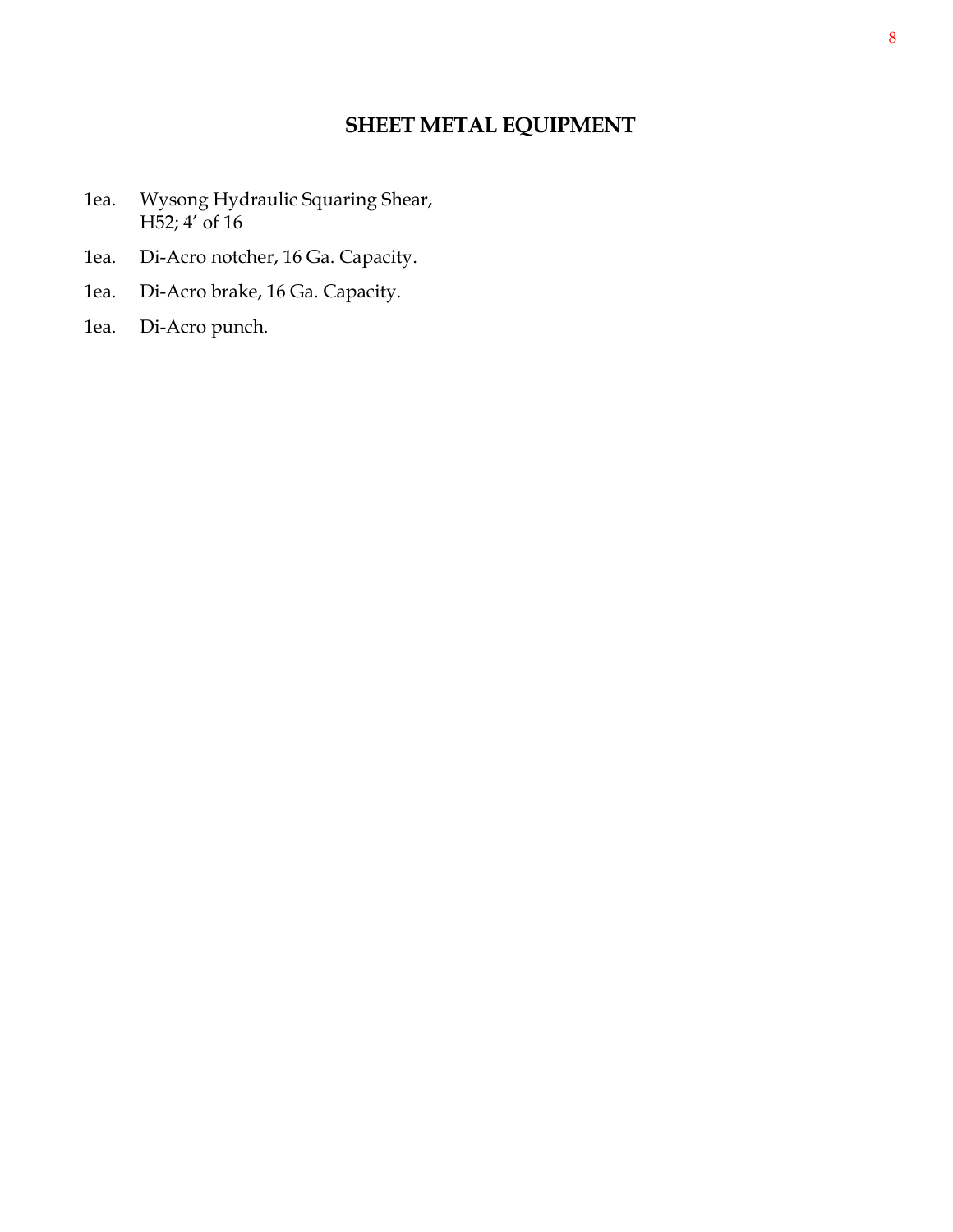#### **SAWS**

- 1ea. Doall C916A Band Saw: programmable, 10"
- 1ea. Grob brothers model # NS14, 14" vertical band saw.
- 1ea. Rockwell model # 28-380 vertical band saw.
- 1ea. Pehaka horizontal band saw.

**MISCELLANEOUS EQUIPMENT** 

- 1ea. Miller model 330ST aircrafter welder.
- 1ea. Miller model 200 Constant Arc welder
- 1ea. Complete Oxy-Acetylene outfit.
- 1ea.  $8''$ x 6" x 10" heat treat oven.
- 3ea. Drill presses, floor models.
- 1ea. 3 ton bench press.
- 1ea. 40 ton hydraulic press.
- 2ea. Belt sanders.



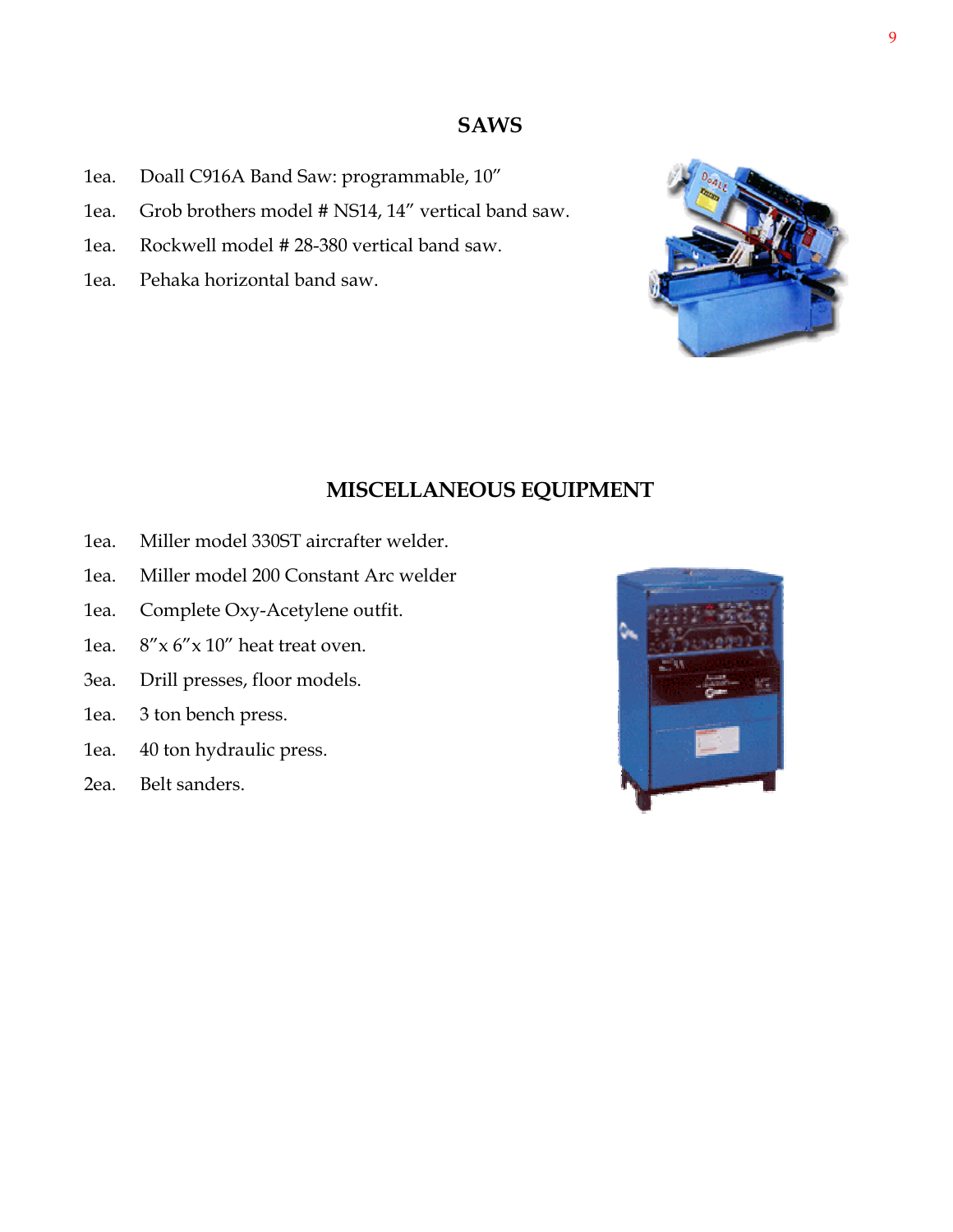#### **INSPECTION EQUIPMENT**

- 1ea. Nikon LK V 10.10.8 CNC CMM 40" x 40" x 30" (xyz) W/3D Workshop
- 1ea. Cordax 1810 CMM W/3D Workshop
- 2ea. Brown and Sharpe Micro-Hite 600
- 1ea. 36"X 48" surface plate.
- 2ea. 24"X 36" surface plates.
- 3ea. 12"X 18" surface plates.
- 3ea. Mitutoyo electronic indicators.
- 3ea. Height masters 12"/24" limits.
- 1ea. Sheffield Precisionaire air gage.
- 1ea. Federal air gage.
- 1ea. Set gage pins .010" to 1.000".
- 1ea. Jones & Lamson model # PC-14A optical comparator.
- 1ea. Jones & Lamson model # TC-10 optical comparator.
- 1ea. Scherr Tumico 14" optical comparator.
- 1ea. MicroVu 10" optical comparator.
- 1ea. Granite angle block.
- 1ea. Rockwell hardness tester.
- 1ea. Mitutoyo Model SJ-201 profilometer.
- 2ea. Bench centers.
- 1ea. Browne & Sharpe toolmakers microscope.
- 1ea. Bausch & Lomb Microscope 7x 3x